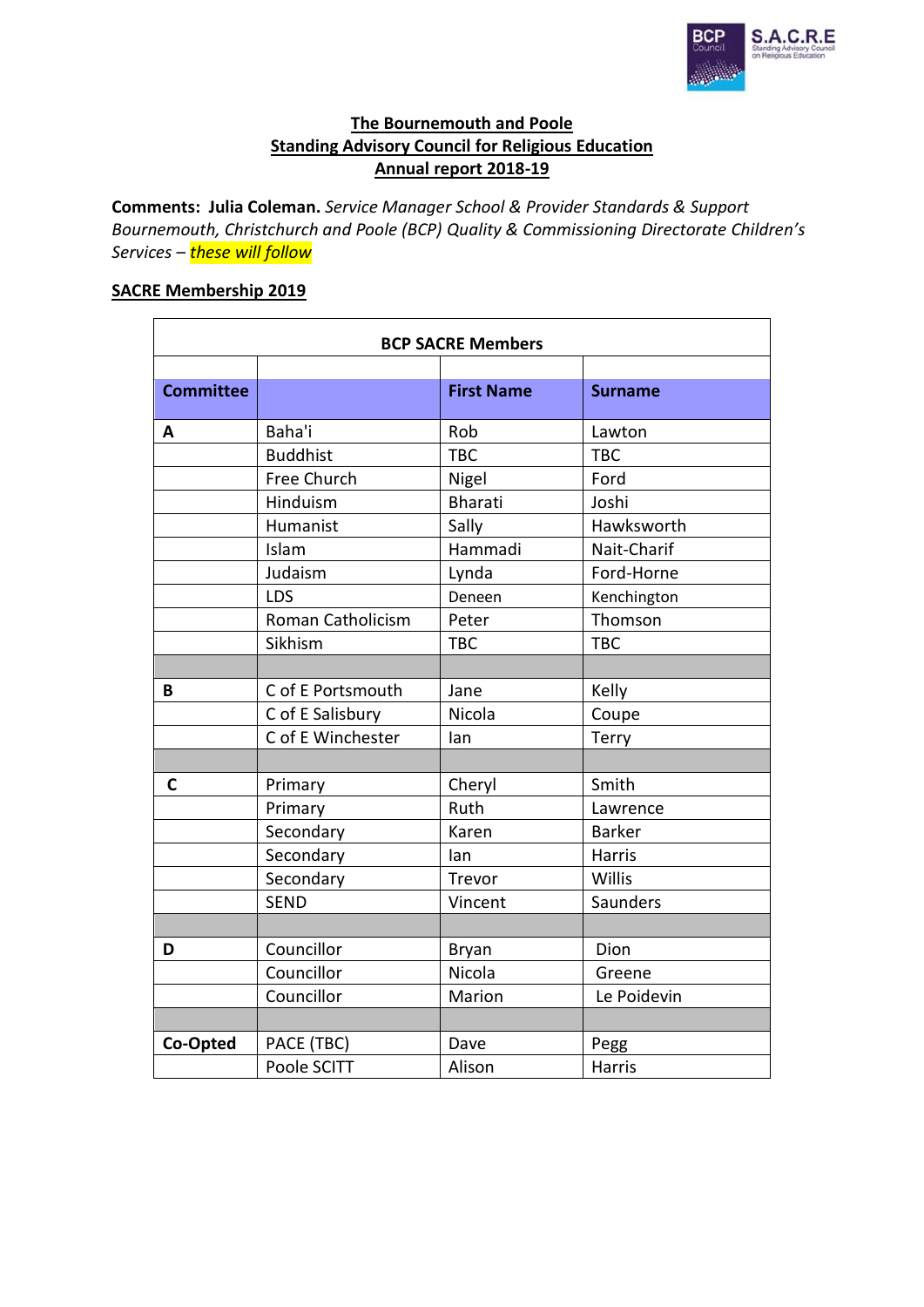

## **Introduction.**

This was a momentous year for the Bournemouth and Poole SACRE as the previously agreed decision to unite into one SACRE came into fruition. The connection has led to a larger group of representatives, all committed to helping drive things forward. Bournemouth and Poole SACRE met three times over the year and split the meetings between venues in Bournemouth and Poole.

The joining of the SACREs was helped tremendously by some members who sat on both SACREs, they helped the SACREs join and shared the role of chair which helped the process be as smooth as possible. Thanks, must be recorded to Fr Michael Camp, Dr Ian Terry and Lynda Ford-Horne for their expert leadership.

The unitary local authority for the district of Bournemouth, Christchurch and Poole came into being on 1 April 2019. It was created from the areas that were previously administered by the unitary authorities of Bournemouth and Poole and the district of Christchurch. This led to a joint BCP SACRE being formed at the end of the 2018 / 2019 academic school year.

The 2016 Bournemouth and Poole Agreed Syllabus for RE continues to be used in schools in the area (NB: Christchurch schools have been using the Dorset syllabus) and focusses on Key enquiry questions. With national developments in RE pointing out the need for students to learn less in more detail, the flexible nature of the syllabus is well suited to enable extra time being spent on some issues in order to explore in the necessary depth. SACRE continues to try to look for resources locally, nationally and online which will help further improve the teaching of high-quality RE.

BCP SACRE attempts to keep in touch with schools and teachers and tailors its yearly action plan to meet and support their needs in its aim to keep improving RE learning across the region. BCP SACRE listens to teachers whenever possible through the teacher representatives and presentations to SACREs about issues such as Farmington fellowships. BCP SACRE aspires to have greater contact with schools and hope to facilitate network meetings and training events. New developments including 'regional RE ambassadors' arranged via NATRE and the proposed 'hub practitioners' operating out of the Salisbury diocese should offer more opportunities to share and develop excellent practice.

Bournemouth and Poole SACRE appreciate the support and commitment of the previous Bournemouth Borough Council and the Borough of Poole which included funding enabling some training and support for teachers and schools.

BCP SACRE are committed to progressing RE across the region, believing this subject to have major significance to children and young people's development, both personal and academic.

Bournemouth and Poole SACRE met once each term as required (on Thursday November 8<sup>th</sup>, 2018 at Poole Civic Centre, Wednesday 27<sup>th</sup> February 2019 at Oakdale Junior School Poole and Thursday 20<sup>th</sup> June 2019 at the Bournemouth learning Centre).

BCP SACRE is currently supported by David Rees an independent RE adviser who was previously a secondary RE leader in Poole. The adviser brings an action plan to each meeting and SACRE discusses the direction for the next year. BCP SACRE is keen to reach out to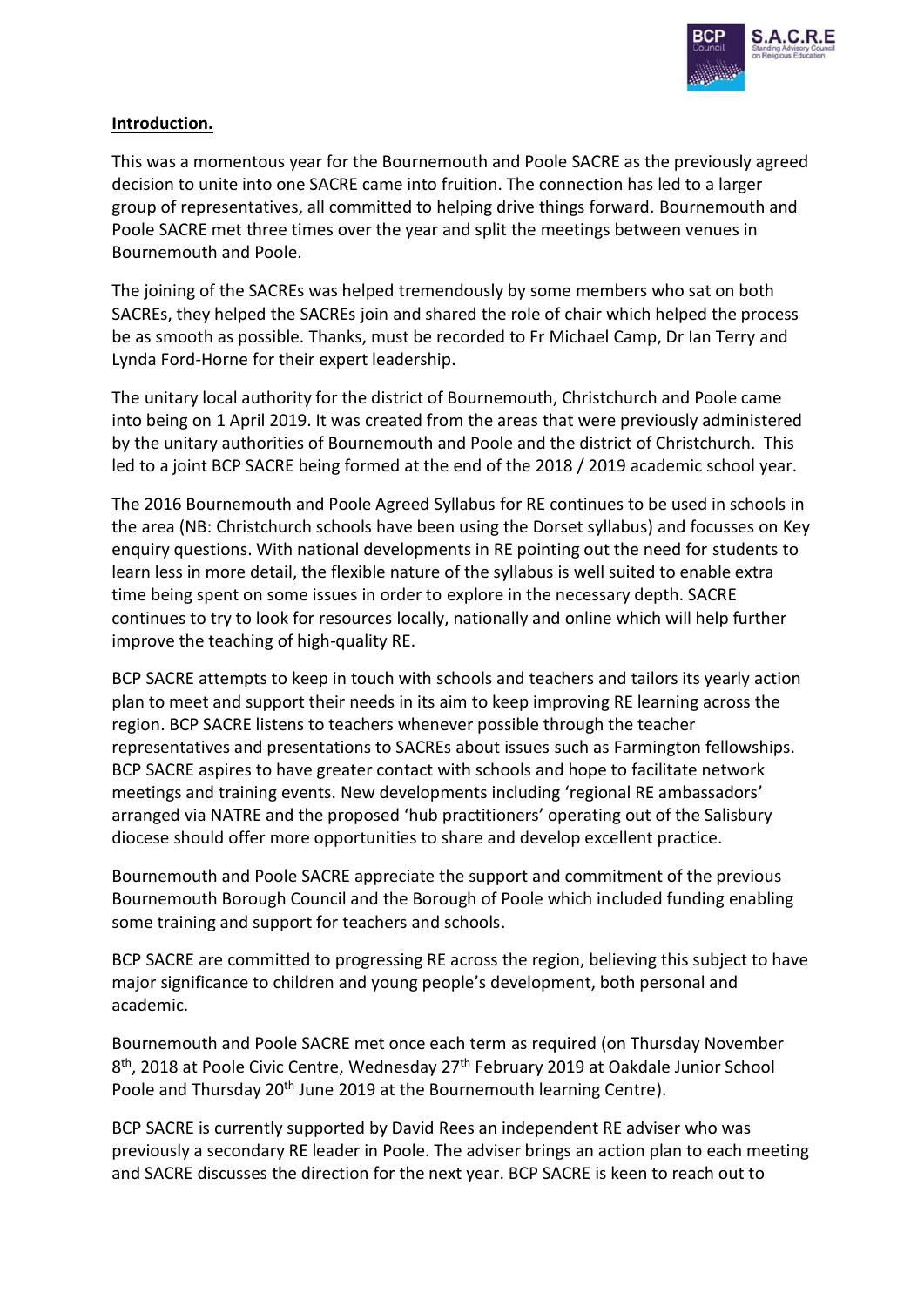

teachers and is looking to co-ordinate teacher networks involving many different agencies including the Salisbury diocese, regional ambassadors and existing excellent teachers in the area.

# **Key Events**

During the latter part of the year the joint Bournemouth and Poole SACRE pursued a proactive path in reaching out to help develop both SACRE members and local teachers in their knowledge and understanding of RE. The following events were run:

## SACRE members training day

On 17th June 2019 Bournemouth and Poole SACRE hosted a training day designed to help new and existing SACRE members further understand the role and purpose of the SACRE, the event was also opened to interested teachers. The event helped to bring teachers and SACRE members together and helped establish some new lines of communication which will hopefully continue to bear fruit.

## RE Teachers Conference

On Friday 28th June SACRE organised a teacher's conference for teachers of all Key Stages. Teachers from Key Stages 1-5 as well as special school teachers were present ensuring that the needs of the local community were represented. The conference focussed on the role of SACRE and the RE Adviser as well as including an input on teaching activities for Judaism from the SACRE Jewish representative Lynda Ford-Horne. The conference was organised by BCP officers Julia Coleman and Georgie Pinder with help from the RE Adviser. The conference was a great success and SACRE is hopeful of hosting similar events focussing on teaching and learning in the next year.

#### Collective Worship Guidance

Over the year Bournemouth and Poole SACRE commissioned a working group tasked with providing some Collective Worship guidance for local schools. The group was chaired by Fr Michael Camp whilst the membership consisted of Cheryl Smith RE leader at Bishop Aldhelm's Primary School, Lynda Ford-Horne, representative for Judaism and the RE adviser David Rees. Updates were given at each SACRE meeting and other SACRE members were given the opportunity to be part of the group or input suggestions. A guidance booklet was provided for schools and given to those who attended the teachers conference in June and disseminated to all BCP Schools via email thus ensuring all schools were given access to the guidance.

## Summary of issues raised over the year

Three meetings were held during the year: Thursday November  $8<sup>th</sup>$ , 2018, Wednesday 27<sup>th</sup> February 2019 and Thursday 20<sup>th</sup> June 2019.At these meetings the following issues were discussed.

- Collective Worship. Including the work of a focus group. Culminating in the release of Bournemouth and Poole Collective Worship guidance document
- Holocaust Memorial Day: Local events and educational resources
- The Annual SACRE report